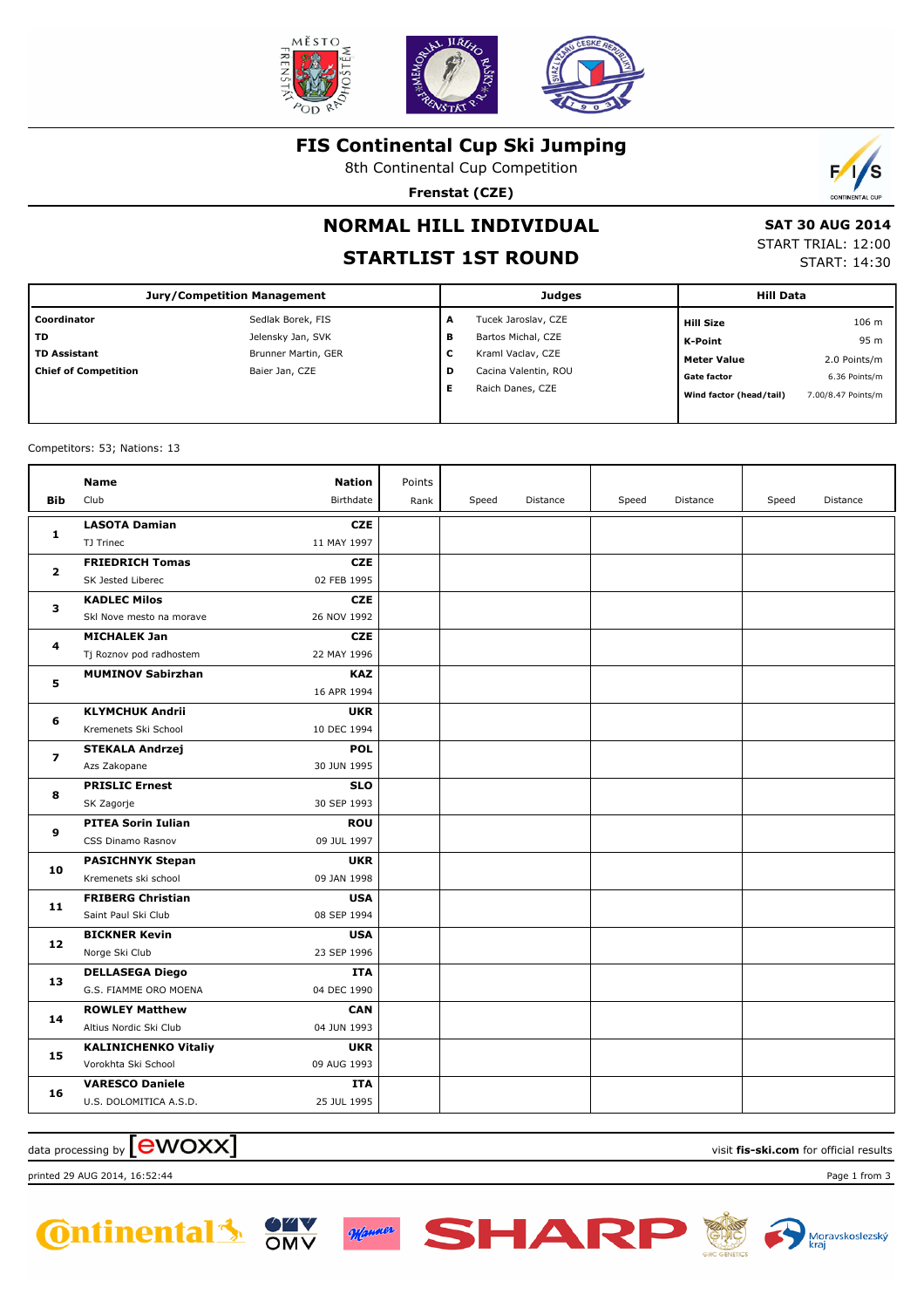

### **FIS Continental Cup Ski Jumping**

8th Continental Cup Competition

**Frenstat (CZE)**



# **STARTLIST 1ST ROUND**

 **SAT 30 AUG 2014** START TRIAL: 12:00

|            |                                          | SIAKILISI ISI KUUND       |                |       |          |       |          |       |                     |  |
|------------|------------------------------------------|---------------------------|----------------|-------|----------|-------|----------|-------|---------------------|--|
|            | <b>Name</b>                              | <b>Nation</b>             | Points         |       |          |       |          |       |                     |  |
| <b>Bib</b> | Club                                     | Birthdate                 | Rank           | Speed | Distance | Speed | Distance | Speed | Distance            |  |
|            | <b>PODZORSKI Lukasz</b>                  | <b>POL</b>                | $\mathbf{1}$   |       |          |       |          |       |                     |  |
| 17         | KS Wisla Wisla                           | 25 JAN 1996               | 90.            |       |          |       |          |       |                     |  |
|            | ZAPOTOCZNY Andrzej                       | <b>POL</b>                | $\overline{2}$ |       |          |       |          |       |                     |  |
| 18         | AZS ZAKOPANE                             | 16 OCT 1991               | 86.            |       |          |       |          |       | <b>START: 14:30</b> |  |
|            | <b>STURSA Vojtech</b>                    | <b>CZE</b>                | $\overline{2}$ |       |          |       |          |       |                     |  |
| 19         | Dukla Liberec                            | 03 AUG 1995               | 86.            |       |          |       |          |       |                     |  |
| 20         | <b>JOHNSON Anders</b>                    | <b>USA</b>                | 3              |       |          |       |          |       |                     |  |
|            |                                          | 23 APR 1989               | 84.            |       |          |       |          |       |                     |  |
| 21         | <b>ALTENBURGER Florian</b>               | <b>AUT</b>                | 4              |       |          |       |          |       |                     |  |
|            | SC Seekirchen-Salzburg                   | 02 NOV 1993               | 79.            |       |          |       |          |       |                     |  |
| 22         | <b>EGGENHOFER Markus</b>                 | <b>AUT</b>                | 4              |       |          |       |          |       |                     |  |
|            | SC Bischofshofen                         | 11 DEC 1987               | 79.            |       |          |       |          |       |                     |  |
| 23         | <b>SAKALA Filip</b>                      | <b>CZE</b>                | 5              |       |          |       |          |       |                     |  |
|            | Tj Frenstat pod radhostem                | 21 MAY 1996               | 76.            |       |          |       |          |       |                     |  |
| 24         | <b>CECON Federico</b>                    | ITA                       | 5              |       |          |       |          |       |                     |  |
|            | SCI C.A.I. MONTE LUSSARI A.S.D.          | 11 JUN 1994               | 76.            |       |          |       |          |       |                     |  |
| 25         | <b>ASCHENWALD Philipp</b>                | <b>AUT</b>                | 9              |       |          |       |          |       |                     |  |
|            | SC Mayerhofen-Tirol                      | 12 NOV 1995               | 74.            |       |          |       |          |       |                     |  |
| 26         | <b>WANGLER Niklas</b>                    | <b>GER</b>                | 10             |       |          |       |          |       |                     |  |
|            | Sz Breitnau                              | 21 MAR 1993               | 73.            |       |          |       |          |       |                     |  |
| 27         | <b>TOROK Eduard</b><br>CSS Dinamo Rasnov | <b>ROU</b><br>02 MAY 1997 | 11<br>71.      |       |          |       |          |       |                     |  |
|            | <b>DREHER Michael</b>                    | <b>GER</b>                | 11             |       |          |       |          |       |                     |  |
| 28         | Sc Oberstdorf                            | 30 JAN 1993               | 71.            |       |          |       |          |       |                     |  |
|            | JANDA Jakub                              | CZE                       | 14             |       |          |       |          |       |                     |  |
| 29         | Dukla Liberec                            | 27 APR 1978               | 65.            |       |          |       |          |       |                     |  |
|            | <b>MAYLAENDER Jan</b>                    | <b>GER</b>                | 15             |       |          |       |          |       |                     |  |
| 30         | SC Degenfeld                             | 29 MAR 1992               | 63.            |       |          |       |          |       |                     |  |
|            | <b>HOFER Thomas</b>                      | <b>AUT</b>                | 17             |       |          |       |          |       |                     |  |
| 31         | SV Innsbruck-Bergisel-Tirol              | 28 JAN 1996               | 62.            |       |          |       |          |       |                     |  |
|            | <b>HAZETDINOV Ilmir</b>                  | <b>RUS</b>                | 20             |       |          |       |          |       |                     |  |
| 32         | <b>CSKA</b>                              | 28 OCT 1991               | 60.            |       |          |       |          |       |                     |  |
| 33         | <b>KARLEN Gabriel</b>                    | SUI                       | 21             |       |          |       |          |       |                     |  |
|            | Gstaad                                   | 10 MAR 1994               | 59.            |       |          |       |          |       |                     |  |
| 34         | <b>KANTYKA Przemyslaw</b>                | <b>POL</b>                | 22             |       |          |       |          |       |                     |  |
|            | Lks Klimczok bystra                      | 15 DEC 1996               | 55.            |       |          |       |          |       |                     |  |
| 35         | <b>EGLOFF Luca</b>                       | SUI                       | 22             |       |          |       |          |       |                     |  |
|            | Grabserberg                              | 06 JUN 1995               | 55.            |       |          |       |          |       |                     |  |
| 36         | <b>MIETUS Grzegorz</b>                   | <b>POL</b>                | 22             |       |          |       |          |       |                     |  |
|            | AZS ZAKOPANE                             | 20 FEB 1993               | 55.            |       |          |       |          |       |                     |  |
| 37         | <b>GRIGOLI Marco</b>                     | SUI                       | 22             |       |          |       |          |       |                     |  |
|            | Alpina St. Moritz                        | 27 APR 1991               | 55.            |       |          |       |          |       |                     |  |

SHAR

## $\alpha$  data processing by  $\boxed{\text{ewOX}}$

printed 29 AUG 2014, 16:52:44 Page 2 from 3